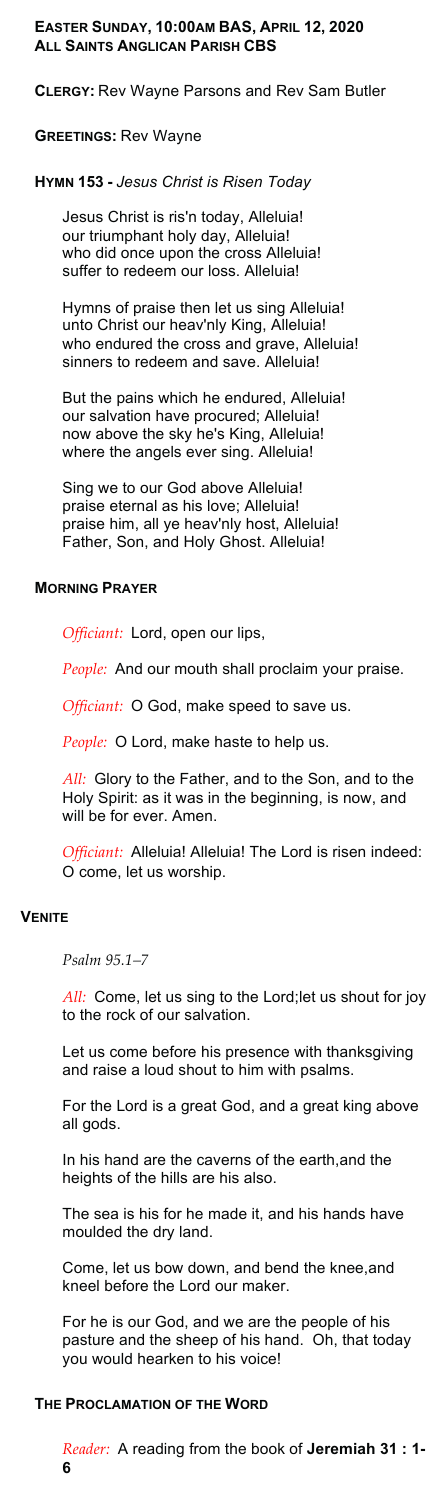<sup>1</sup>At that time, says the Lord, I will be the God of all the families of Israel, and they shall be my people

<sup>2</sup> Thus says the Lord: The people who survived the sword found grace in the wilderness; when Israel sought for rest,

 $3$  the Lord appeared to him[a] from far away. I have loved you with an everlasting love; therefore I have continued my faithfulness to you.

<sup>4</sup> Again I will build you, and you shall be built, O virgin Israel! Again you shall take your tambourines, and go forth in the dance of the merrymakers.

<sup>5</sup> Again you shall plant vineyards on the mountains of Samaria; the planters shall plant, and shall enjoy the fruit.

 $6$  For there shall be a day when sentinels will call in the hill country of Ephraim: "Come, let us go up to Zion, to the Lord our God."

*Reader:* The word of the Lord.

*People:* Thanks be to God

*Reader:* A reading from **Psalm 118 : 1, 2, 14-24**.

**<sup>1</sup>** O give thanks to the Lord, for he is good; his steadfast love endures forever!

 $2$  Let Israel say, "His steadfast love endures forever."

<sup>14</sup> The Lord is my strength and my might; he has become my salvation.

<sup>15</sup> There are glad songs of victory in the tents of the righteous: "The right hand of the Lord does valiantly;

<sup>16</sup> the right hand of the Lord is exalted; the right hand of the Lord does valiantly."

<sup>17</sup> I shall not die, but I shall live, and recount the deeds of the Lord.

<sup>18</sup> The Lord has punished me severely, but he did not give me over to death.

<sup>19</sup> Open to me the gates of righteousness, that I may enter through them and give thanks to the Lord.

 $20$  This is the gate of the Lord; the righteous shall enter through it.

 $21$  I thank you that you have answered me and have become my salvation.

<sup>22</sup> The stone that the builders rejected has become the chief cornerstone.

<sup>23</sup> This is the Lord's doing; it is marvelous in our eyes.

 $24$  This is the day that the Lord has made; let us rejoice and be glad in it.

*Reader:* The word of the Lord.

*People:* Thanks be to God

*Reader:* A reading from the book of **Colossians 3 : 1-4**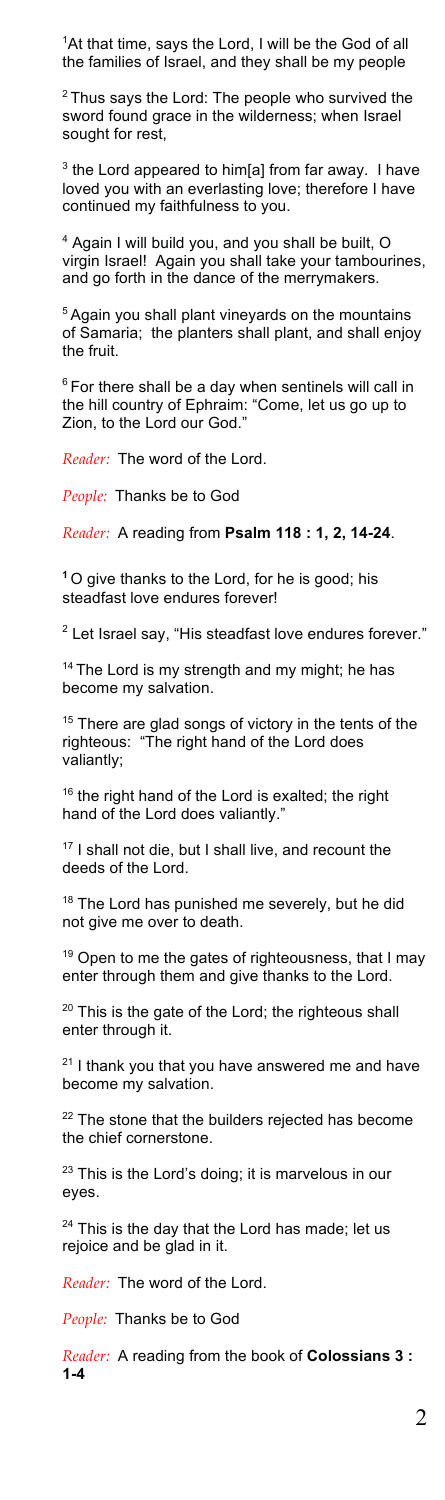1 So if you have been raised with Christ, seek the things that are above, where Christ is, seated at the right hand of God.

**<sup>2</sup>** Set your minds on things that are above, not on things that are on earth,

**<sup>3</sup>** for you have died, and your life is hidden with Christ in God.

**<sup>4</sup>** When Christ who is your life is revealed, then you also will be revealed with him in glory.

*Reader:* The word of the Lord.

*People:* Thanks be to God

**HYMN 792 –** *I Need Thee Every Hour*

I need Thee every hour, Most gracious Lord; No tender voice like Thine, Can peace afford. I need Thee, O I need Thee, Every hour I need Thee! O bless me now, Savior, I come to Thee.

I need Thee every hour, Stay Thou nearby; Temptations lose their power, When Thou art nigh. I need Thee, O I need Thee; Every hour I need Thee! O bless me now, my Savior, I come to Thee.

I need Thee every hour, In joy or pain; Come quickly and abide, Or life is vain. I need Thee, O I need Thee; Every hour I need Thee! O bless me now, my Savior, I come to Thee.

*Reader:* The Lord be with you.

*People:* And also with you.

*Reader:* The Gospel of our Lord Jesus Christ according to John

*People:* Glory to you, Lord Jesus Christ.

*Reader:* John 20 : 1-18

### *The Empty Tomb*

<sup>1</sup> Early on Sunday morning, while it was still dark. Mary Magdalene went to the tomb and saw that the stone had been taken away from the entrance.

<sup>2</sup> She went running to Simon Peter and the other disciple, whom Jesus loved, and told them, "They have taken the Lord from the tomb, and we don't know where they have put him!"

<sup>3</sup> Then Peter and the other disciple went to the tomb.

<sup>4</sup> The two of them were running, but the other disciple ran faster than Peter and reached the tomb first.

<sup>5</sup> He bent over and saw the linen cloths, but he did not go in.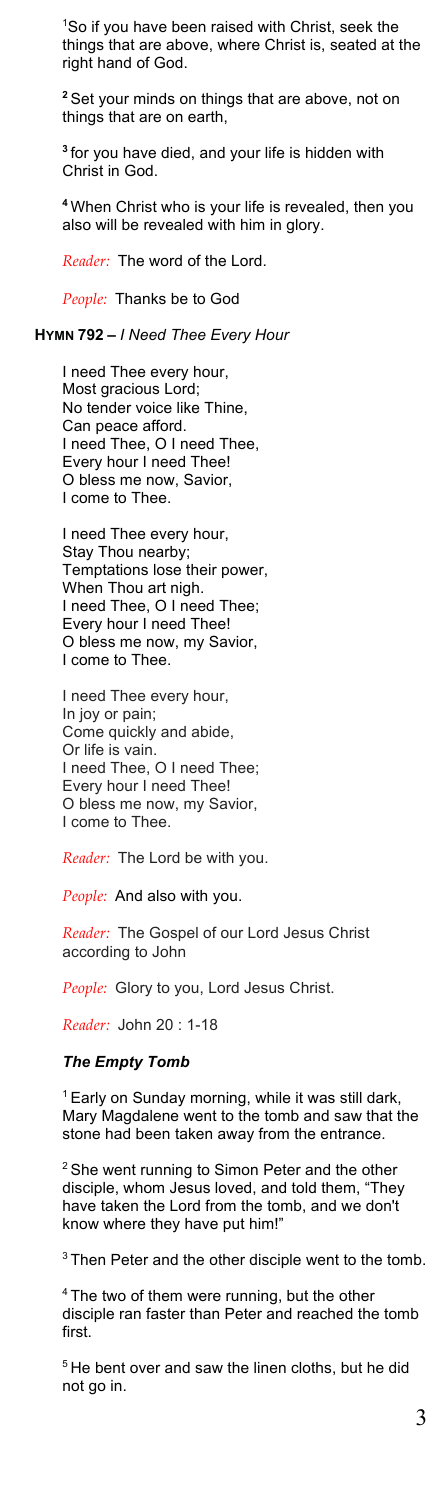<sup>6</sup> Behind him came Simon Peter, and he went straight into the tomb. He saw the linen cloths lying there

 $<sup>7</sup>$  and the cloth which had been around Jesus' head.</sup> It was not lying with the linen cloths but was rolled up by itself.

 $8$  Then the other disciple, who had reached the tomb first, also went in; he saw and believed.

<sup>9</sup> They still did not understand the scripture which said that he must rise from death.

<sup>10</sup> Then the disciples went back home.

#### *Jesus Appears to Mary Magdalene*

<sup>11</sup> Mary stood crying outside the tomb. While she was still crying, she bent over and looked in the tomb

 $12$  and saw two angels there dressed in white, sitting where the body of Jesus had been, one at the head and the other at the feet.

13 "Woman, why are you crying?" they asked her. She answered, "They have taken my Lord away, and I do not know where they have put him!"

<sup>14</sup> Then she turned around and saw Jesus standing there; but she did not know that it was Jesus.

<sup>15</sup> "Woman, why are you crying?" Jesus asked her. "Who is it that you are looking for?" She thought he was the gardener, so she said to him, "If you took him away, sir, tell me where you have put him, and I will go and get him."

<sup>16</sup> Jesus said to her, "Mary!" She turned toward him and said in Hebrew, "Rabboni!" (This means "Teacher.")

<sup>17</sup> "Do not hold on to me," Jesus told her, "because I have not yet gone back up to the Father. But go to my brothers and tell them that I am returning to him who is my Father and their Father, my God and their God."

18 So Mary Magdalene went and told the disciples that she had seen the Lord and related to them what he had told her.

*Reader:* The Gospel of Christ

*People:* Praise to you Lord Jesus Christ

**SERMON –** Rev Sam

### **AFFIRMATION OF FAITH**

# **THE APOSTLES' CREED**

I believe in God, the Father almighty, creator of heaven and earth.

I believe in Jesus Christ, his only Son, our Lord. He was conceived by the power of the Holy Spirit and born of the Virgin Mary. He suffered under Pontius Pilate, was crucified, died, and was buried. He descended to the dead.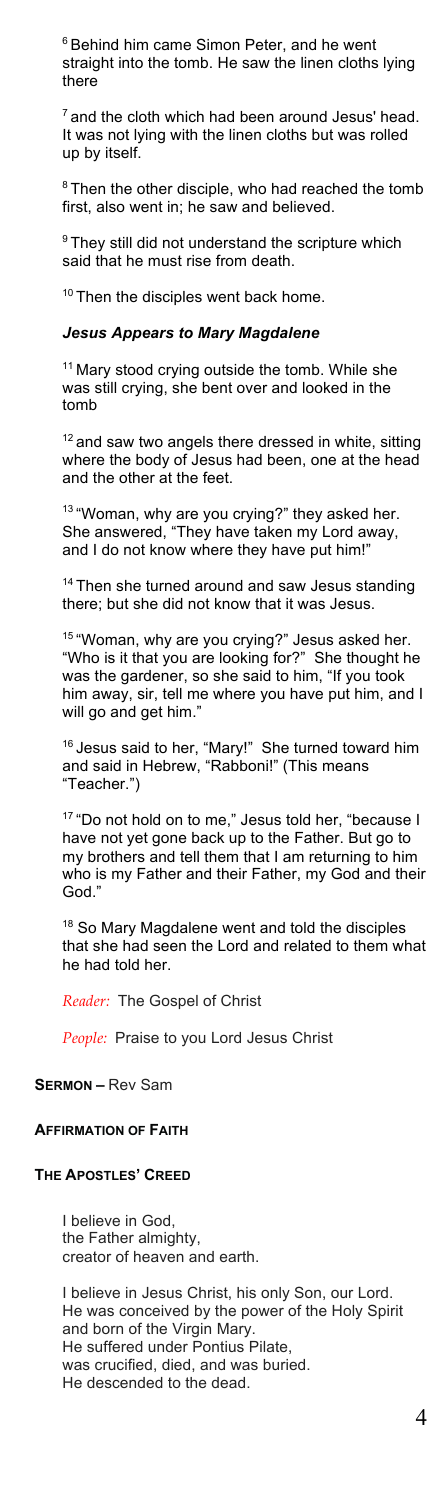On the third day he rose again. He ascended into heaven, and is seated at the right hand of the Father. He will come again to judge the living and the dead.

I believe in the Holy Spirit, the holy catholic Church, the communion of saints, the forgiveness of sins, the resurrection of the body, and the life everlasting. *Amen.*

### **PRAYERS OF THE PEOPLE**

#### **EASTER**

*Officiant:* (In joy and hope let us pray to the source of all life, saying, "Hear us, Lord of glory!")

That our risen Saviour may fill us with the joy of his holy and life-giving resurrection, let us pray to the Lord.

*People:* Hear us, Lord of glory!

*Officiant:* That isolated and persecuted churches may find fresh strength in the Easter gospel, let us pray to the Lord.

*People:* Hear us, Lord of glory!

*Officiant:* That he may grant us humility to be subject to one another in Christian love, let us pray to the Lord.

*People:* Hear us, Lord of glory!

*Officiant:* That he may provide for those who lack food, work, or shelter, let us pray to the Lord.

*People:* Hear us, Lord of glory!

*Officiant:* That by his power wars and famine may cease through all the earth, let us pray to the Lord.

*People:* Hear us, Lord of glory!

*Officiant:* That he may reveal the light of his presence to the sick, the weak, and the dying, that they may be comforted and strengthened, let us pray to the Lord.

*People:* Hear us, Lord of glory!

*Officiant:* That he may send the fire of the Holy Spirit upon his people, that we may bear faithful witness to his resurrection, let us pray to the Lord.

*People:* Hear us, Lord of glory!

# **THE COLLECT**

#### **THE LORD'S PRAYER**

*Officiant:* And now, as our Saviour Christ has taught us, we are bold to say,

*All:* Our Father, who art in heaven, allowed be thy name, thy kingdom come, thy will be done,